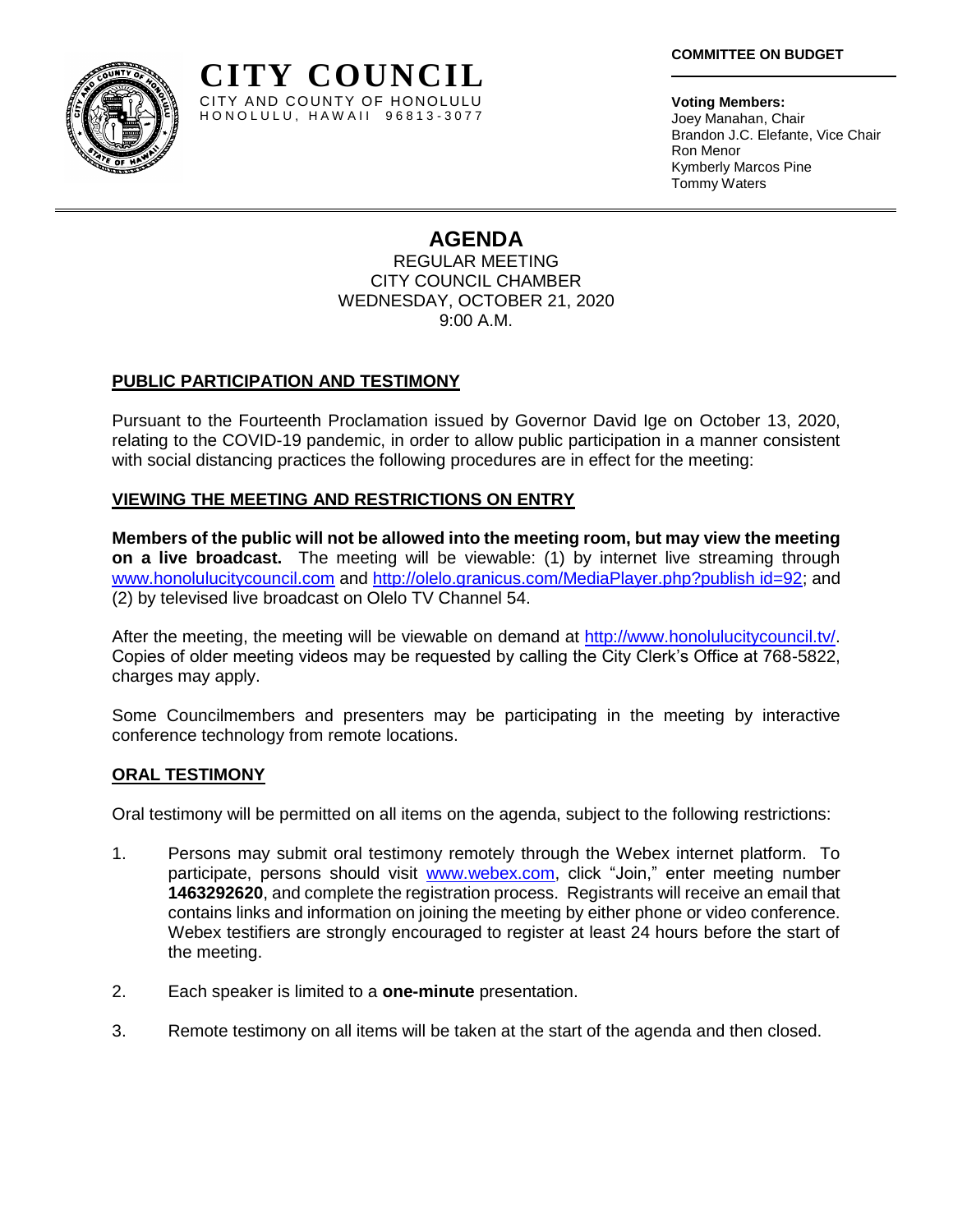#### **WRITTEN TESTIMONY**

Written testimony may be faxed to 768-3826 or transmitted via the internet at <http://www.honolulu.gov/ccl-testimony-form.html> for distribution at the meeting.

If submitted, written testimonies, including the testifier's address, e-mail address and phone number, will be available to the public on both the City's Council's pilot website: [www.honolulucitycouncil.com](http://www.honolulucitycouncil.com/) as well as the City's legacy DocuShare Website.

Should you have any questions, please call 768-3818 or send an email to [gmurayama@honolulu.gov.](mailto:gmurayama@honolulu.gov)

\* \* \* \* \* \*

#### **MATERIALS AVAILABLE FOR INSPECTION**

Meeting materials ("*board packet*" under HRS Section 92-7.5) are accessible at [www.honolulucitycouncil.com](http://www.honolulucitycouncil.com/) by clicking on the link for each item on the online agenda for the meeting.

Accommodations are available upon request to persons with disabilities. Please call 768-3818 or send an email to **gmurayama@honolulu.gov** at least three working days prior to the meeting.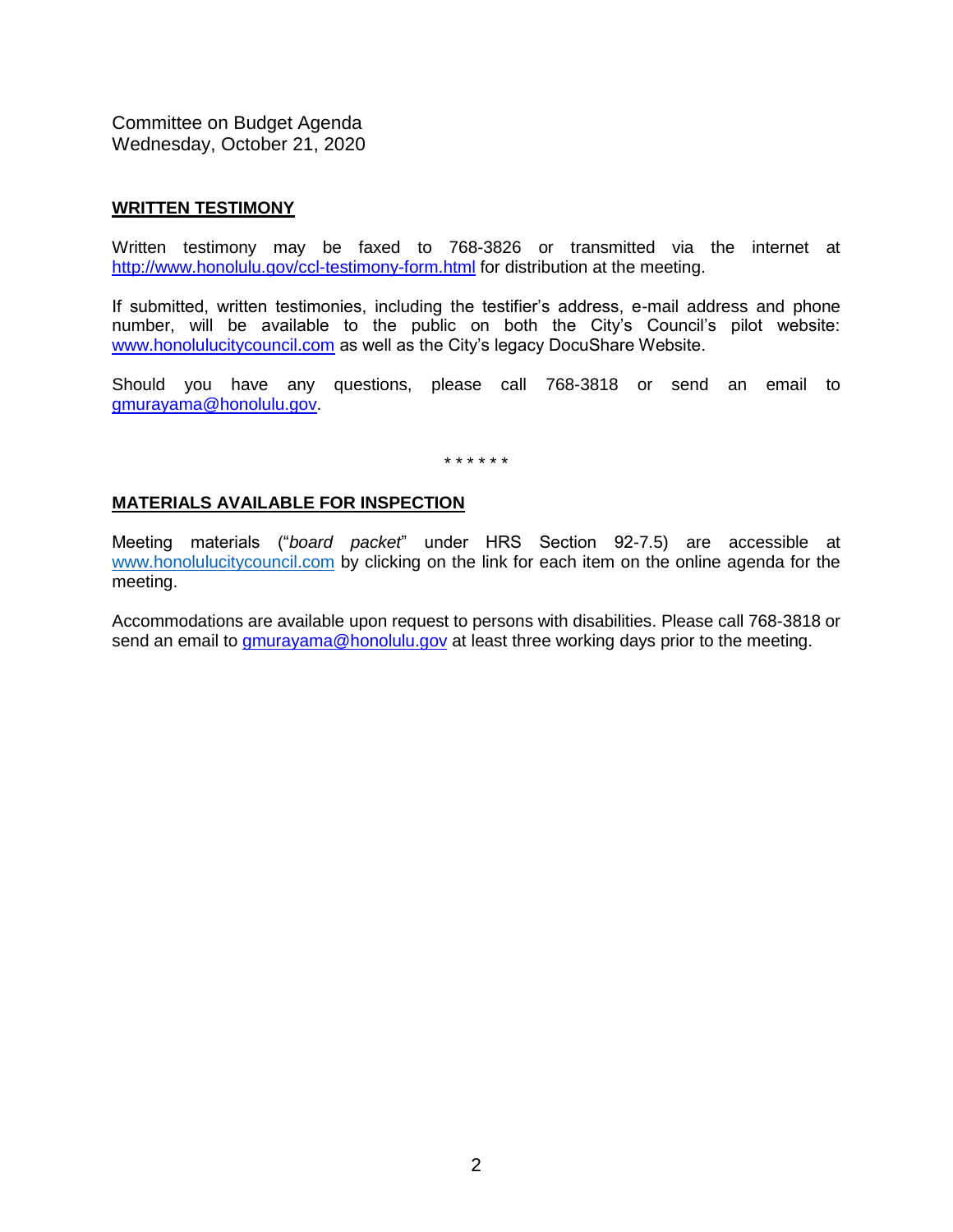## **FOR ACTION**

- 1. **[RESOLUTION 20-263](https://hnldoc.ehawaii.gov/hnldoc/document-download?id=8132) – CITY POLICIES AND PRIORITIES FOR THE USE OF THE GRANTS IN AID FUND.** Establishing City policies and priorities for the use of the Grants in Aid Fund.
- 2. **[BILL 65 \(2020\)](https://hnldoc.ehawaii.gov/hnldoc/document-download?id=7668) – OFFICE OF CLIMATE CHANGE, SUSTAINABILITY AND RESILIENCY.** Codifying the duties and responsibilities of the Resilience Office and ensuring that the City meets its climate change and sustainability goals and objectives, consistent with Section 6-107 of the Revised Charter of Honolulu, state law, and the Paris climate agreement, and equitably builds resilience within Oahu's communities. (Bill passed first reading 9/9/20; Committee postponed action 9/16/20)

[PROPOSED CD1 TO BILL 65 \(2020\)](https://hnldoc.ehawaii.gov/hnldoc/document-download?id=8165) (Submitted by Councilmember Manahan) – The CD1 (OCS2020-1038/10/14/2020 3:43 PM) makes the following amendments:

- A. Amends the title of the bill to delete the reference to ROH Chapter 30 since it is no longer being amended.
- B. Moves the paragraphs formerly above the BE IT ORDAINED clause into SECTION 1 of the bill as findings and changes the name of SECTION 1 to "Purpose and Findings."
- C. Clarifies in SECTION 1 of the bill:
	- 1. That in order to develop and implement policies that advance climate change and sustainability goals, as well as the 44 specific resiliencebuilding actions defined by the Resilience Strategy, which was adopted by the Honolulu City Council in Resolution 19-233 as a guiding policy document for the City, the Resilience Office works to ensure equitable engagement with community members, stakeholders from the business and non-governmental sector, and other relevant agencies to create practical policies that take multiple considerations, impacts, and costs into account; and
	- 2. That the ordinance ensures that the City meets its climate and sustainability goals and objectives, consistent with, among other things, the City's general plan and development plans.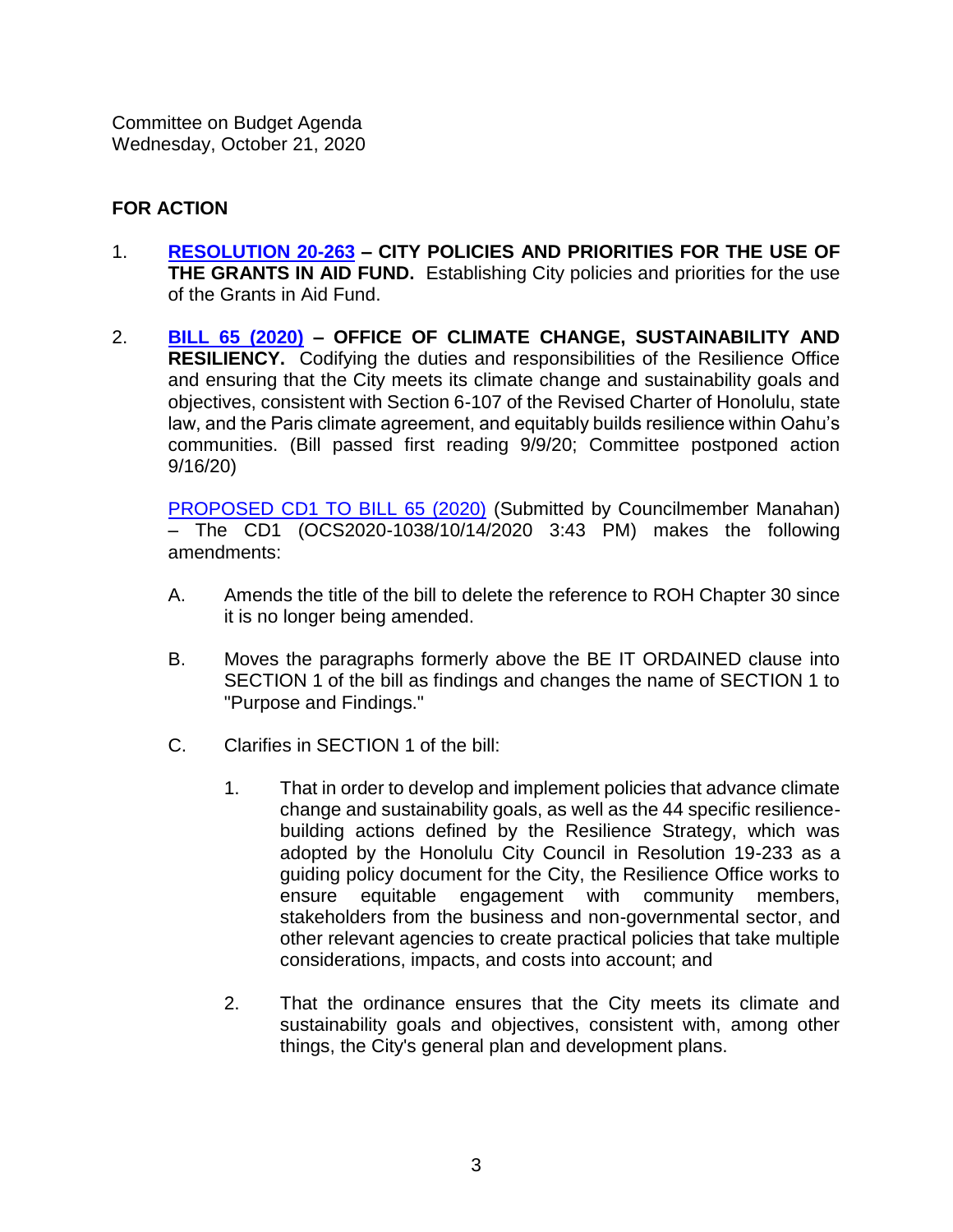- D. Adds a new SECTION 3 that repeals ROH Chapter 2, Article ("Office of Climate Change, Sustainability and Resiliency"), which was enacted by Ordinance 20-3 (since such provisions are included in the new proposed Section 2-\_\_\_.13). Deletes SECTION 4 of the bill, which proposed to add a new article ("Collaboration Framework for Climate Resilience") to ROH Chapter 30. Renumbers all sections of the bill in light of the addition of new SECTION 3 and the deletion of former SECTION 4.
- E. In renumbered SECTION 4 of the bill:
	- 1. Adds the following to the new article being established:
		- a. A new definitions section (proposed new ROH Section 2- \_\_\_.1) for commonly used terms throughout the new article and incorporates new definitions for "climate change adaptation" and "one water" (formerly in former SECTION 4 of the bill as proposed new ROH Section 30-\_\_\_.1);
		- b. New sections for energy use reporting (proposed new ROH Section 2- .4), building energy benchmarking (proposed new ROH Section 2-\_\_\_\_.5), and water use reporting (proposed new ROH Section 2-\_\_\_.7); and
		- c. A proposed new ROH Section 2-\_\_\_.11 entitled "One water climate resilience policy—principles and procedures" (which was formerly in SECTION 4 of the bill as proposed new ROH Section 30-  $(2(a))$  and clarifies in that section that:
			- i. The one water climate resilience policy, which includes one water principles and one water procedures for the city, is being established; and
			- ii. That one of the purposes of the one water climate resilience policy is to align programs to help protect and prepare the City and its residents for the physical and economic impacts of climate change to the maximum extent possible; and

renumbers all sections of the new article accordingly;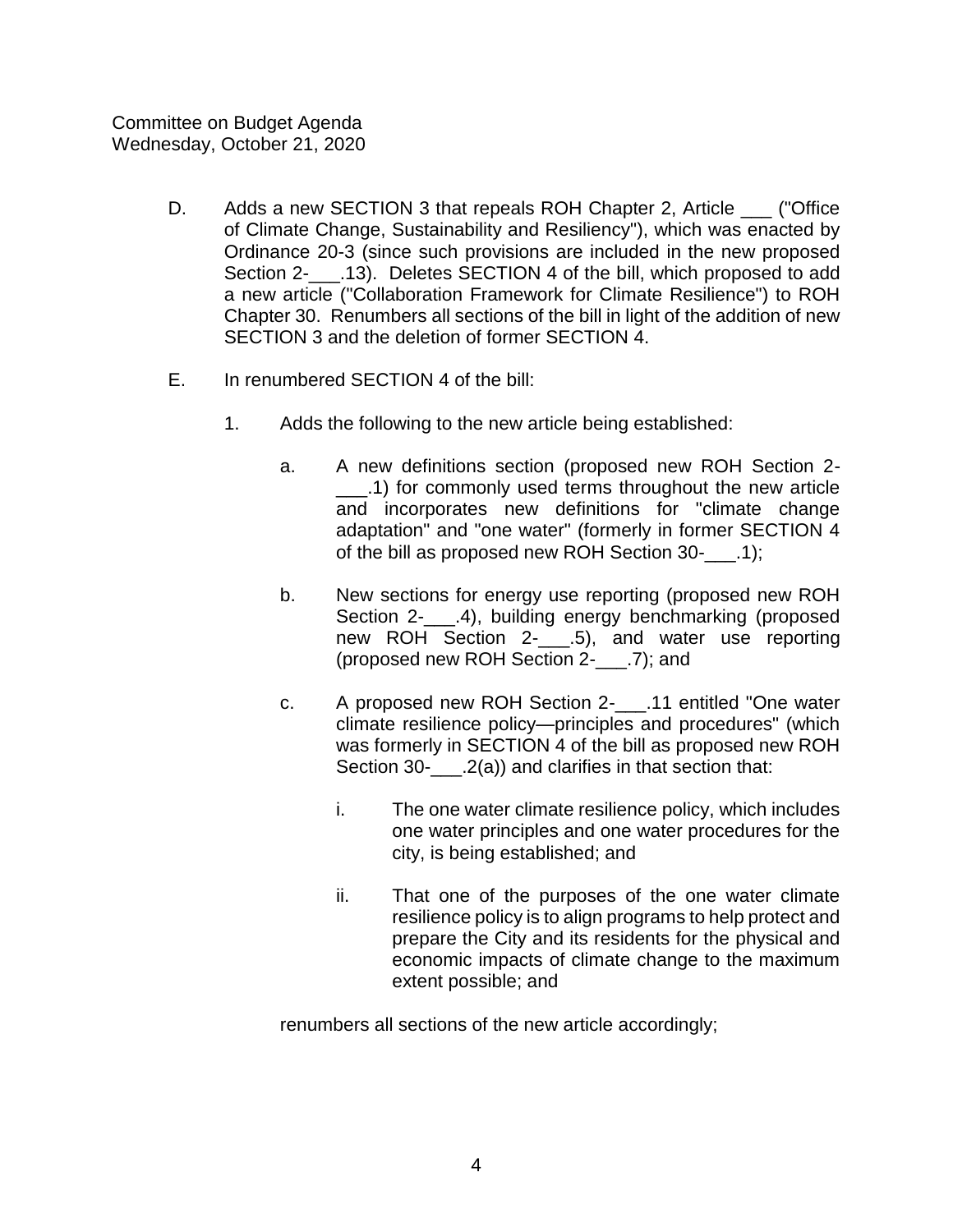- 2. Deletes the requirement throughout the new article that the Office of Climate Change, Sustainability and Resiliency work with or in coordination with all relevant and interested departments and agencies;
- 3. Deletes provisions throughout the new article relating to certain reporting requirements and programs being established in the new article;
- 4. In renumbered proposed new ROH Section 2- .6 ("Coastal water program") clarifies that:
	- a. The Office of Climate Change, Sustainability and Resiliency shall coordinate actions and policies of city departments and agencies related to adapting to, among other things, climate change impacts and developing resilient physical and natural infrastructure in preparation for and response to the effects of climate changes, and coordinating and supporting integrated water and urban forest resources management; and
	- b. The establishment and management of the coastal and water program, which will coordinate actions and policies of city departments and agencies, will be in accordance with the city's general plan, development plans, zoning ordinances, subdivision ordinance, and sustainability and resiliency goals.
- 5. In renumbered proposed new ROH Section 2- .8 ("Climate resilience and equity program"), clarifies that the climate resilience and equity program will advise and coordinate actions and policies of city departments and agencies to advance procedural, distributional, structural, intergenerational, and cultural equity related to disparate outcomes of climate change impacts, programmatic and policy responses to climate change impacts; and underlying projects, policies, and programs that have created and contributed to unequal resilience and vulnerability to climate change impacts; and
- 6. In renumbered proposed new ROH Section 2-\_\_\_.15 ("Climate change commission"), deletes the requirements for the Climate Change Commission to prepare a five year strategic plan and update that plan.
- F. Makes miscellaneous technical and nonsubstantive amendments.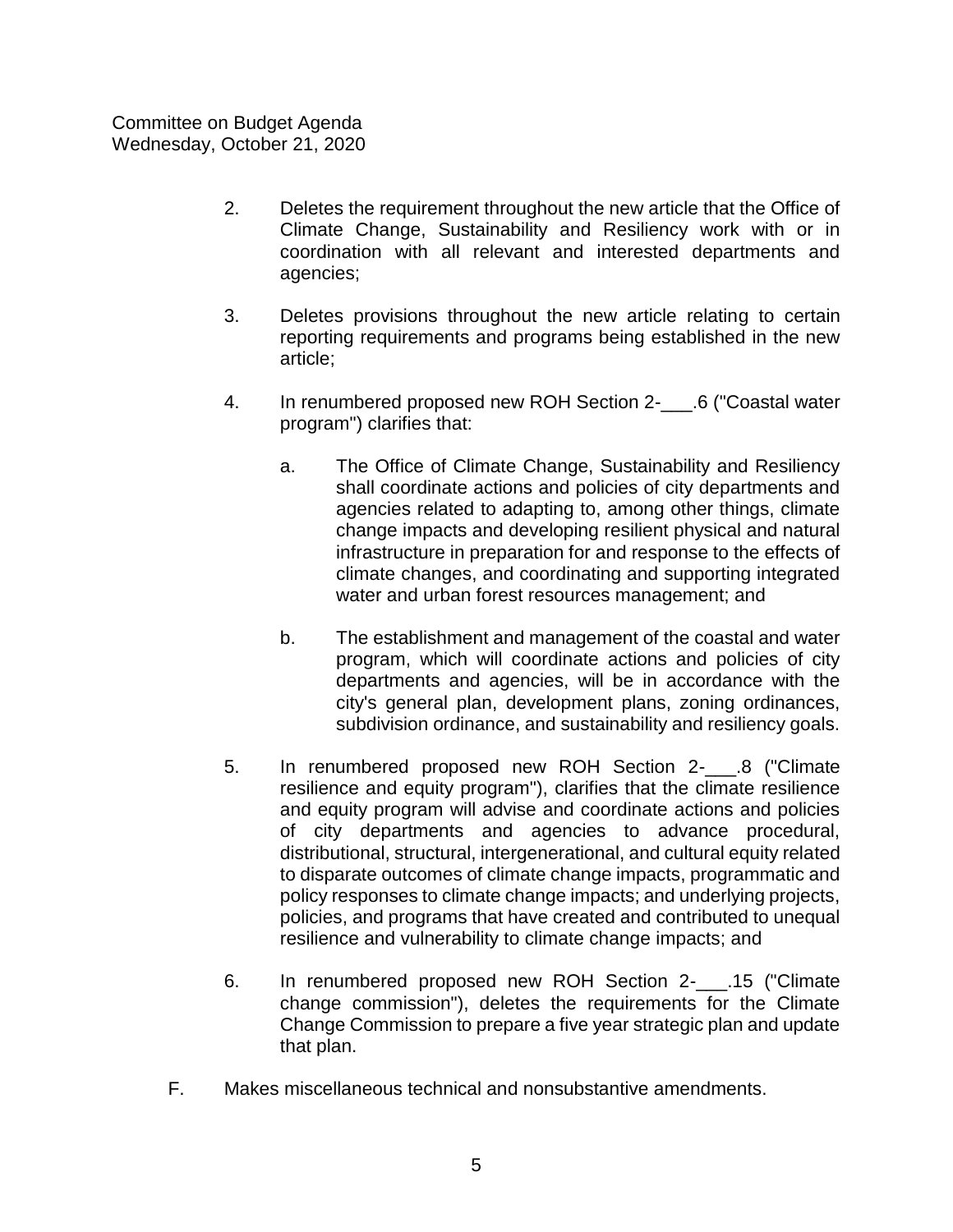3. **[BILL 71 \(2020\)](https://hnldoc.ehawaii.gov/hnldoc/document-download?id=7966) – AMENDING ORDINANCE NO. 18-39.** Updating and amending Ordinance 18-39, as amended by Ordinance 19-25, regarding the limitations on the City Subsidy to the capital cost of the Honolulu Rail Transit Project. (Bill passed first reading 10/7/20; Committee postponed action 10/14/20)

[PROPOSED CD1 TO BILL 71 \(2020\)](https://hnldoc.ehawaii.gov/hnldoc/document-download?id=8149) (Submitted by Councilmember Manahan) – The CD1 (OCS2020-1045/10/15/2020 1:36 PM) makes the following amendments:

- A. Amends SECTION 3 of Ordinance 18-39, as amended by Ordinance 19-25, in SECTION 2 of the bill by conditioning the "City Subsidy" as follows:
	- 1. In the event the project delivery structure for the remainder of the construction of the Honolulu Rail Transit Project does not include an operations and maintenance component, no more than an aggregate total of \$214,000,000 of city revenues and no more than \$26,000,000 of city revenues in any fiscal year shall be appropriated and expended for the costs of the Honolulu Rail Transit Project identified as "City Subsidy" in the Recovery Plan, as may be revised and updated, and which may be adopted by the Council; and
	- 2. In the event the project delivery structure for the remainder of the construction of the Honolulu Rail Transit Project does include an operations and maintenance component, no city revenues shall be expended for the costs of the Honolulu Rail Transit Project identified as "City Subsidy" in the Recovery Plan, as may be revised and updated, and which may be adopted by the Council.
- B. Deletes the last sentence relating to the \$44 million in fiscal year 2019 due to mootness.
- C. Makes numerous miscellaneous technical, nonsubstantive, conforming amendments.
- 4. **[RESOLUTION 20-256](https://hnldoc.ehawaii.gov/hnldoc/document-download?id=8109) – SALE OF FEE SIMPLE INTEREST.** Approving the sale of the residential fee simple interest of Parcel 7, 91-1324 Kamahoi Street, within the Ho'akea Subdivision, Ewa, Hawaii, TMK: 9-1-046:007. (Transmitted by Communication [D-663\)](https://hnldoc.ehawaii.gov/hnldoc/document-download?id=8100)
- 5. **[BILL 17 \(2020\)](https://hnldoc.ehawaii.gov/hnldoc/document-download?id=5781) – REAL PROPERTY TAXATION.** Addressing the real property tax exemption for homes of totally disabled veterans. (Bill passed second reading and public hearing held 10/7/20)